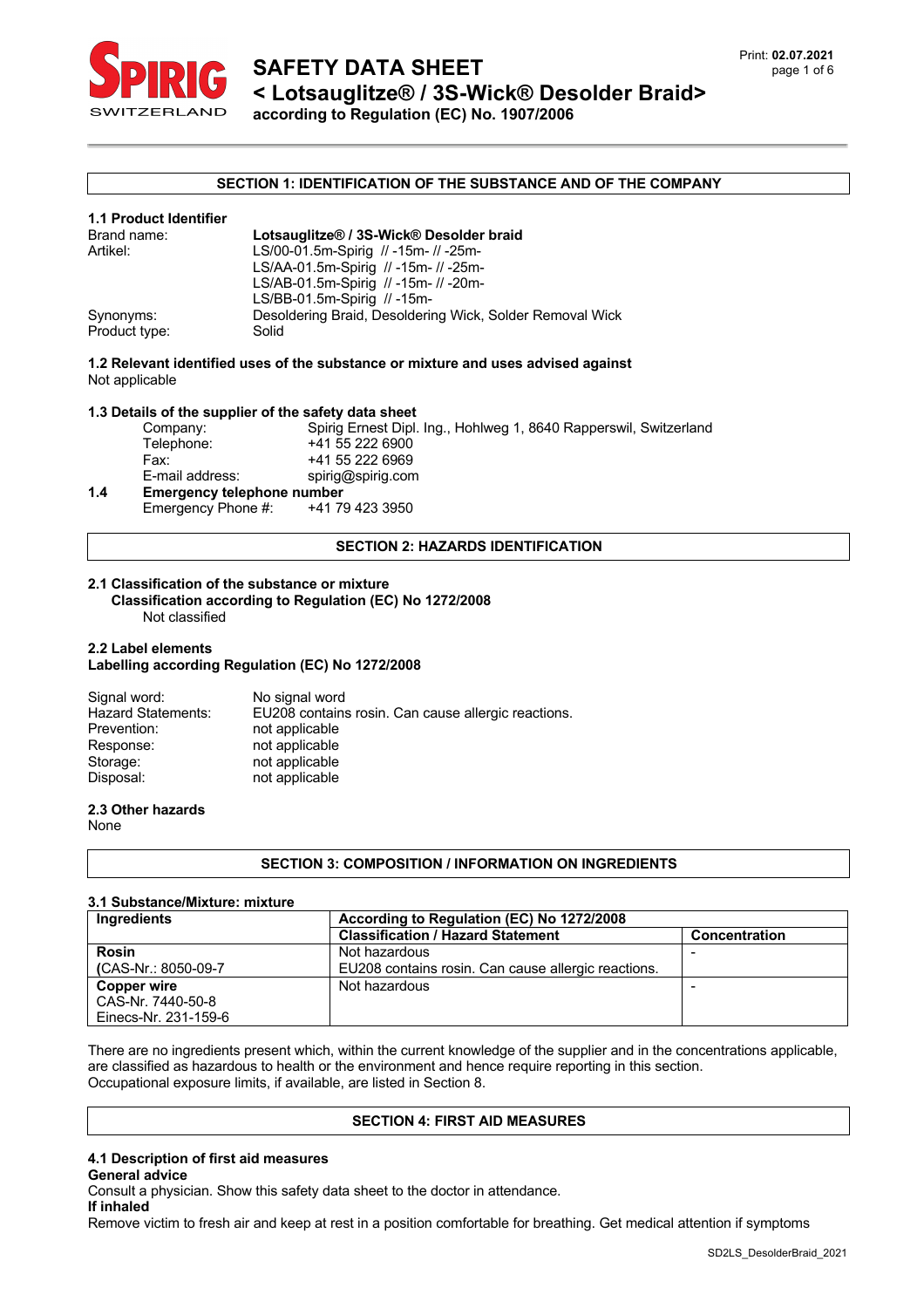

occur.

#### **In case of skin contact**

Flush contaminated skin with plenty of water. Remove contaminated clothing and shoes. Get medical attention if symptoms occur.

#### **In case of eye contact**

Immediately flush eyes with plenty of water, occasionally lifting the upper and lower eyelids. Check for and remove any contact lenses. Get medical attention if irritation occurs.

#### **If swallowed**

Wash out mouth with water. Remove victim to fresh air and keep at rest in a position comfortable for breathing. If material has been swallowed and the exposed person is conscious, give small quantities of water to drink. Do not induce vomiting unless directed to do so by medical personnel. Get medical attention if symptoms occur.

#### **4.2 Most important symptoms and effects, both acute and delayed**

The most important known symptoms and effects are described in the labelling (see section 2.2) and/or in section 11

#### **4.3 Indication of any immediate medical attention and special treatment needed**

Notes to physician: Treat symptomatically. Contact poison treatment specialist immediately if large quantities have been ingested or inhaled.

Specific treatment: No specific treatment.

Protection of first-aiders: No action shall be taken involving any personal risk or without suitable training.

## **SECTION 5: FIREFIGHTING MEASURES**

#### **5.1 Extinguishig media**

Unsuitable extinguishing media: None known.

Suitable extinguishing media: Use an extinguishing agent suitable for the surrounding fire.

#### **5.2 Specific hazards arising from the chemical**

Fire water contaminated with this material must be contained and prevented from being discharged to any waterway,

sewer or drain.

Hazardous thermal decomposition products:

Decomposition products may include the following materials: metal oxide/oxides

#### **5.3 Special protective actions for fire-fighters**

Promptly isolate the scene by removing all persons from the vicinity of the incident if there is a fire. No action shall be taken involving any personal risk or without suitable training.

Special protective equipment for fire-fighters

Fire-fighters should wear appropriate protective equipment and self-contained breathing apparatus (SCBA) with a full facepiece operated in positive pressure mode.

**SECTION 6: ACCIDENTAL RELEASE MEASURES**

#### **6.1 Personal precautions, protective equipment and emergency procedures**

For non-emergency personnel:

No action shall be taken involving any personal risk or without suitable training. Evacuate surrounding areas. Keep unnecessary and unprotected personnel from entering. Do not touch or walk through spilled material. Put on appropriate personal protective equipment.

#### **6.2 Environmental precautions**

Avoid dispersal of spilled material and runoff and contact with soil, waterways, drains and sewers. Inform the relevant authorities if the product has caused environmental pollution (sewers, waterways, soil or air). Water polluting material. May be harmful to the environment if released in large quantities.

#### **6.3 Methods and materials for containment and cleaning up**

Move containers from spill area. Vacuum or sweep up material and place in a designated, labeled waste container. Dispose of via a licensed waste disposal contractor.

# **SECTION 7: HANDLING AND STORAGE**

# **7.1 Precautions for safe handling Protective measures**

Put on appropriate personal protective equipment (see Section 8). Avoid release to the environment. **Advice on general occupational hygiene**

Eating, drinking and smoking should be prohibited in areas where this material is handled, stored and processed. Workers should wash hands and face before eating, drinking and smoking. Remove contaminated clothing and protective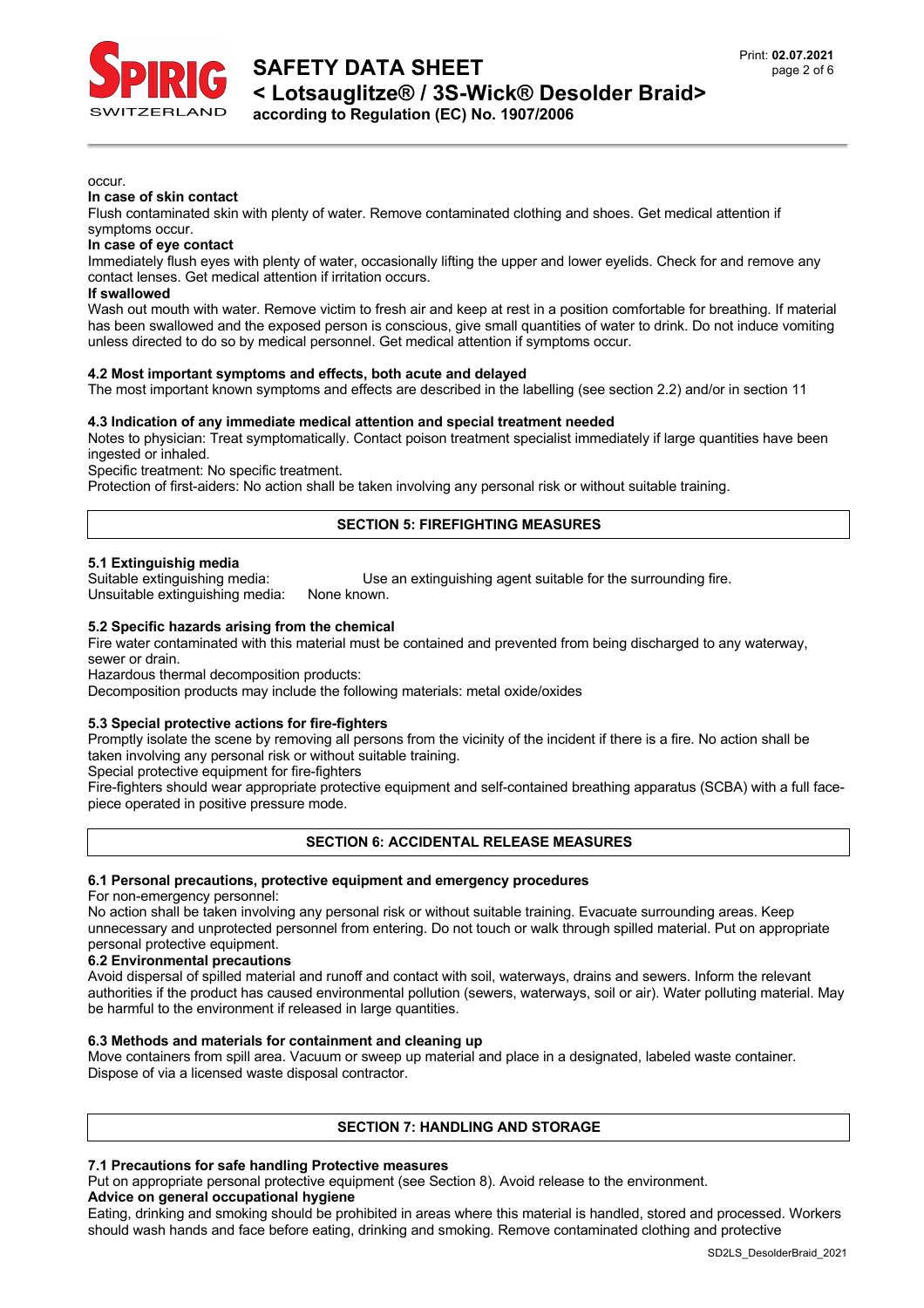

# **SAFETY DATA SHEET < Lotsauglitze® / 3S-Wick® Desolder Braid> according to Regulation (EC) No. 1907/2006**

equipment before entering eating areas. See also Section 8 for additional information on hygiene measures.

#### **7.2 Conditions for safe storage, including any incompatibilities**

Store in accordance with local regulations. Store in original container protected from direct sunlight in a dry, cool and wellventilated area, away from incompatible materials (see Section 10) and food and drink. Keep container tightly closed and sealed until ready for use. Containers that have been opened must be carefully resealed and kept upright to prevent leakage. Do not store in unlabeled containers. Use appropriate containment to avoid environmental contamination.

#### **7.3 Specific Use**

See section 1.2

#### **SECTION 8: EXPOSURE CONTROLS / PERSONAL PROTECTION**

**8.1 Control parameters**

None

#### **8.2 Occupational exposure limits**

None

#### **8.3 Appropriate engineering Controls**

Good general ventilation should be sufficient to control worker exposure to airborne contaminants. See also section 7 and 8.

# **Individual protection measures**

**Hygiene measures:** 

Wash hands, forearms and face thoroughly after handling chemical products, before eating, smoking and using the lavatory and at the end of the working period. Appropriate techniques should be used to remove potentially contaminated clothing. Wash contaminated clothing before reusing. Ensure that eyewash stations and safety showers are close to the workstation location.

Eye / face protection:

Safety eyewear complying with an approved standard should be used when a risk assessment indicates this is necessary to avoid exposure to liquid splashes, mists, gases or dusts. If contact is possible, the following protection should be worn, unless the assessment indicates a higher degree of protection: safety glasses with sideshields. Hand protection:

Chemical-resistant, impervious gloves complying with an approved standard should be worn at all times when handling chemical products if a risk assessment indicates this is necessary.

Body protection:

Personal protective equipment for the body should be selected based on the task being performed and the risks involved and should be approved by a specialist before handling this product.

Respiratory protection:

Use a properly fitted, particulate filter respirator complying with an approved standard if a risk assessment indicates this is necessary. Respirator selection must be based on known or anticipated exposure levels, the hazards of the product and the safe working limits of the selected respirator.

#### **SECTION 9: PHYSICAL AND CHEMICAL PROPERTIES**

### **9.1 Information on basic physical and chemical properties**

| Form:                                   | solid, copper wires |  |  |  |  |
|-----------------------------------------|---------------------|--|--|--|--|
| Color                                   | coppery             |  |  |  |  |
| Odor:                                   | wood rosin          |  |  |  |  |
| Odor threshold:                         | no data available   |  |  |  |  |
| pH:                                     | not applicable      |  |  |  |  |
| Melting point/range:                    | $+1083$ °C          |  |  |  |  |
| Boiling point/range:                    |                     |  |  |  |  |
| Flash point:                            | > 260°C(closed cup) |  |  |  |  |
| Evaporation rate:                       | no data available   |  |  |  |  |
| Flammability (solid, gas):              | Not flammable       |  |  |  |  |
| Vapor pressure:                         | no data available   |  |  |  |  |
| Relative Vapor density:                 | no data available   |  |  |  |  |
| Density:                                | no data available   |  |  |  |  |
| Water solubility:                       | no data available   |  |  |  |  |
| Solubility/qualitative:                 | no data available   |  |  |  |  |
| Partition coefficient: n-octanol/water: | no data available   |  |  |  |  |
| Auto-ignition temperature:              | no data available   |  |  |  |  |
| Thermal decomposition:                  | no data available   |  |  |  |  |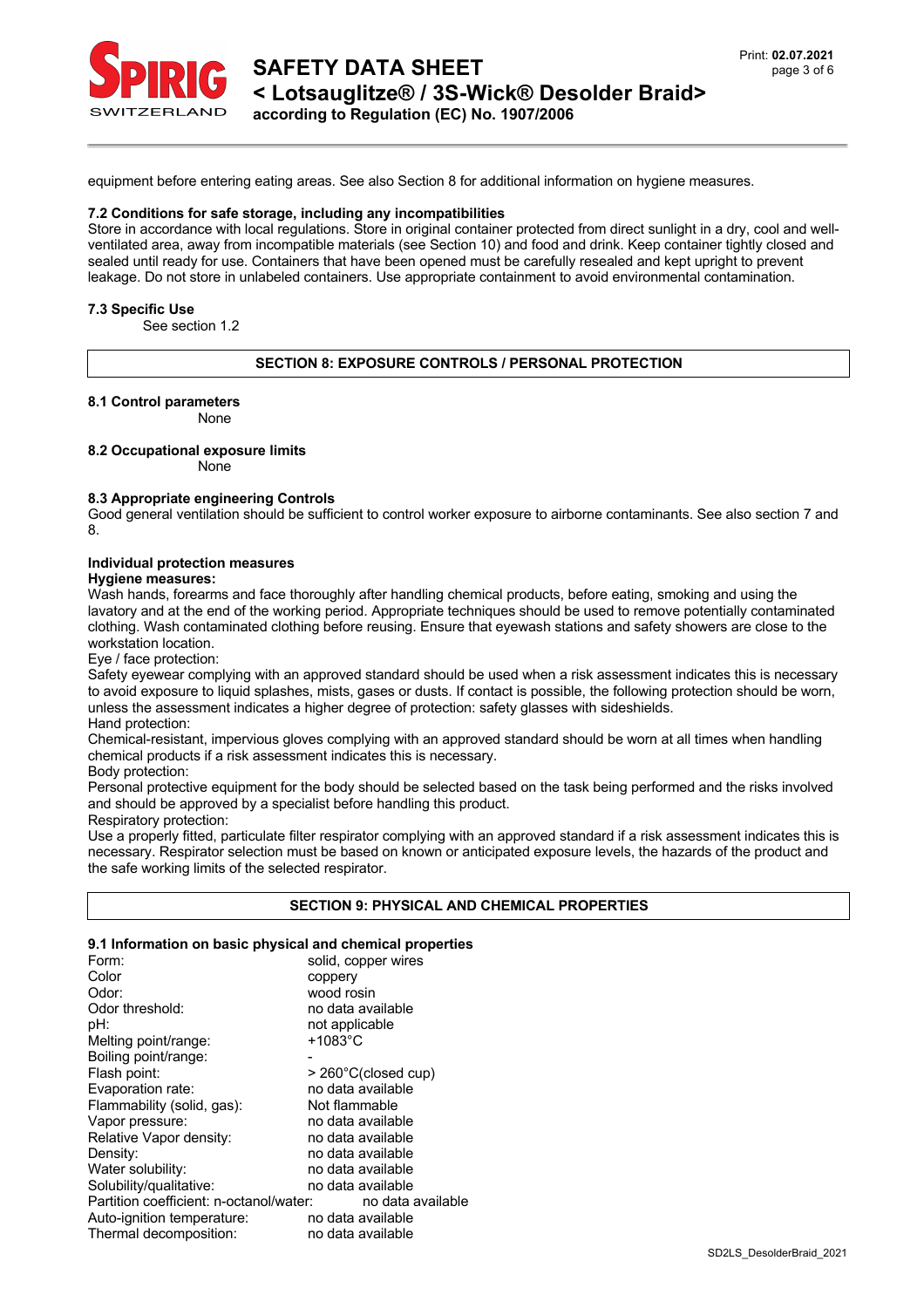

Viscosity, dynamic:<br>
Explosive properties:<br>
no data available Explosive properties: Oxidizing properties: none

Explosivity: Product is not explosive

### **9.2 Other information**

No further information available

# **SECTION 10: STABILITY AND REACTIVITY**

#### **10.1 Reactivity**

No specific test data related to reactivity available for this product or its ingredients.

# **10.2 Chemical stability**

The product is stable..

# **10.3 Possibility of hazardous reactions**

Under normal conditions of storage and use, hazardous reactions will not occur.

**10.4 Conditions to avoid**

No specific data.

**10.5 Incompatible materials**

Reactive or incompatible with the following materials: Strong oxidizing agents **10.6 Hazardous decomposition products Zersetzungsprodukte**

Under normal conditions of storage and use, hazardous decomposition products should not be produced.

# **SECTION 11: TOXICOLOGICAL INFORMATION**

### **11.1 Information on toxicological effects**

| <b>Acute toxicity:</b>                                                       | not available                                                                                                                                     |                                                                                                   |                                                                    |  |  |
|------------------------------------------------------------------------------|---------------------------------------------------------------------------------------------------------------------------------------------------|---------------------------------------------------------------------------------------------------|--------------------------------------------------------------------|--|--|
| Irritation/corrosion:                                                        | not available                                                                                                                                     |                                                                                                   |                                                                    |  |  |
| Conclusion/summary:                                                          |                                                                                                                                                   |                                                                                                   |                                                                    |  |  |
|                                                                              | Skin:                                                                                                                                             | May cause sensitization by skin contact.                                                          |                                                                    |  |  |
|                                                                              | Eves:                                                                                                                                             | May cause mild eye irritation.                                                                    |                                                                    |  |  |
|                                                                              | Respiratory: May cause sensitization by inhalation. Inhalation of this material may cause                                                         |                                                                                                   |                                                                    |  |  |
|                                                                              | sensitive individuals to develop eczema and/or occupational asthma.                                                                               |                                                                                                   |                                                                    |  |  |
| Sensitization:                                                               | not available                                                                                                                                     |                                                                                                   |                                                                    |  |  |
| <b>Mutagenicity:</b>                                                         | not available                                                                                                                                     |                                                                                                   |                                                                    |  |  |
| Carcinogenicity:                                                             | not available                                                                                                                                     |                                                                                                   |                                                                    |  |  |
| <b>Reproductive toxicity:</b>                                                | not available                                                                                                                                     |                                                                                                   |                                                                    |  |  |
| Teratogenicity:                                                              | not available                                                                                                                                     |                                                                                                   |                                                                    |  |  |
| Specific target organ toxicity (single exposure):                            |                                                                                                                                                   |                                                                                                   | not available                                                      |  |  |
|                                                                              | Specific target organ toxicity (repeated exposure):                                                                                               |                                                                                                   | not available                                                      |  |  |
| <b>Aspiration hazard:</b>                                                    | not available                                                                                                                                     |                                                                                                   |                                                                    |  |  |
| Information on the likely toures of exposure:                                |                                                                                                                                                   |                                                                                                   | not available                                                      |  |  |
| Potential acute health effects:                                              |                                                                                                                                                   |                                                                                                   |                                                                    |  |  |
|                                                                              | Eye contact:                                                                                                                                      | May cause eye irritation.                                                                         |                                                                    |  |  |
|                                                                              | Inhalation:                                                                                                                                       | May be irritating to eyes, skin and respiratory system. May cause sensitization<br>by inhalation. |                                                                    |  |  |
|                                                                              | Skin contact:<br>May cause skin irritation. May cause sensitization by skin contact. May cause<br>allergic skin reactions with repeated exposure. |                                                                                                   |                                                                    |  |  |
|                                                                              | No known significant effects or critical hazards.                                                                                                 |                                                                                                   |                                                                    |  |  |
| Symptoms related to the physical, chemical and toxicological characteristics |                                                                                                                                                   |                                                                                                   |                                                                    |  |  |
|                                                                              | Eye contact:                                                                                                                                      |                                                                                                   | Adverse symptoms may include the following: irritation, redness    |  |  |
|                                                                              | Inhalation:                                                                                                                                       | Adverse symptoms may include the following: respiratory tract irritation                          |                                                                    |  |  |
|                                                                              |                                                                                                                                                   | May cause sensitization by inhalation.                                                            |                                                                    |  |  |
|                                                                              | Skin contact:                                                                                                                                     |                                                                                                   | Adverse symptoms may include the following: irritation, sensitizer |  |  |
|                                                                              | May cause allergic reactions in certain individuals.                                                                                              |                                                                                                   |                                                                    |  |  |
|                                                                              | Ingestion:                                                                                                                                        | No specific data.                                                                                 |                                                                    |  |  |
|                                                                              | General:                                                                                                                                          |                                                                                                   | No known significant effects or critical hazards                   |  |  |
| Carcinogenicity:                                                             | No known significant effects or critical hazards                                                                                                  |                                                                                                   |                                                                    |  |  |
| <b>Mutagenicity:</b>                                                         | No known significant effects or critical hazards                                                                                                  |                                                                                                   |                                                                    |  |  |
| <b>Teratogenicity:</b>                                                       | No known significant effects or critical hazards                                                                                                  |                                                                                                   |                                                                    |  |  |
| <b>Developmental effects:</b>                                                | No known significant effects or critical hazards                                                                                                  |                                                                                                   |                                                                    |  |  |
| <b>Fertility effects:</b>                                                    | No known significant effects or critical hazards                                                                                                  |                                                                                                   |                                                                    |  |  |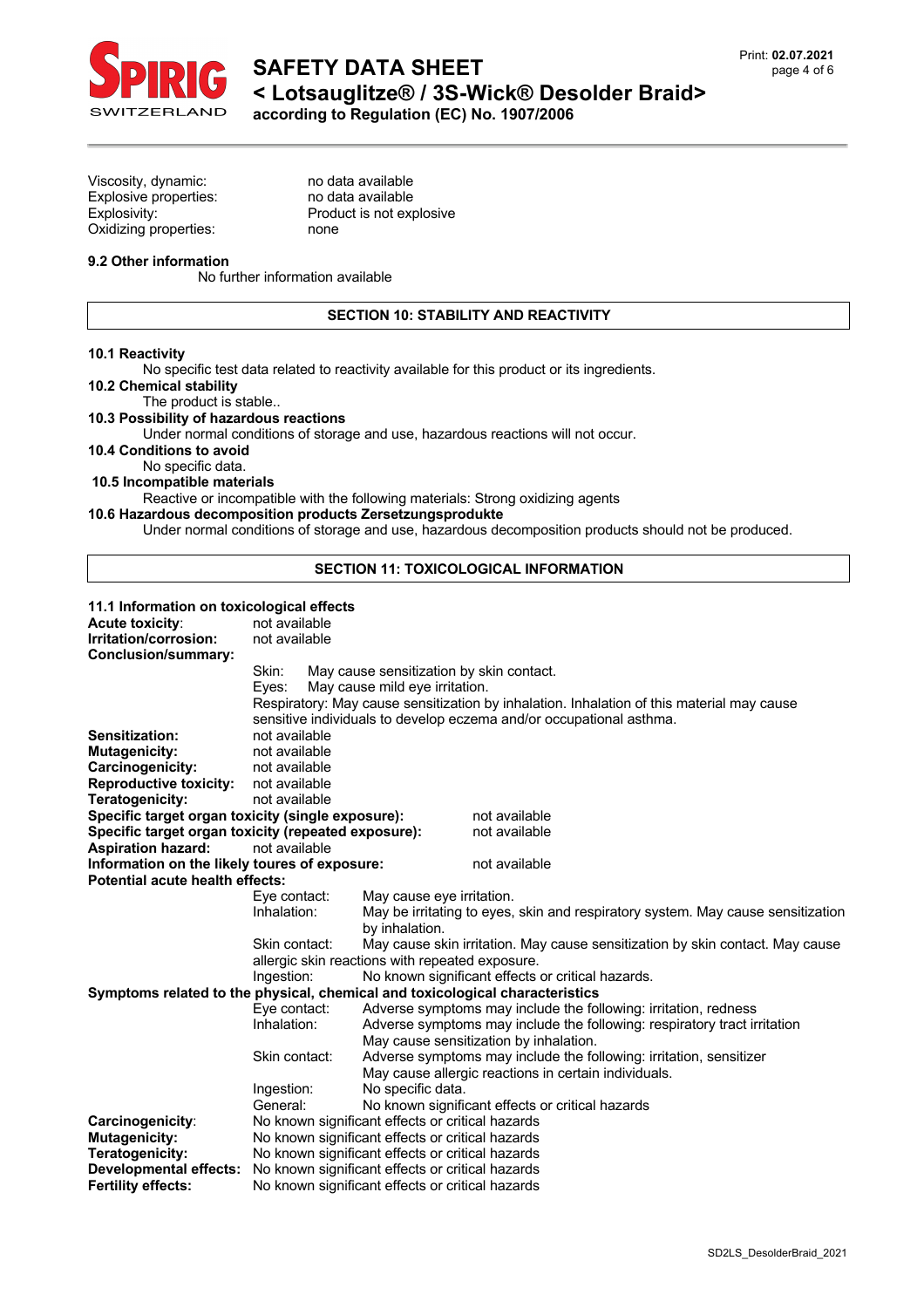

# **SAFETY DATA SHEET < Lotsauglitze® / 3S-Wick® Desolder Braid> according to Regulation (EC) No. 1907/2006**

**SECTION 12: ECOLOGICAL INFORMATION**

**12.1 Toxicity**

not available **12.2. Persistence and degradability** not available **12.3 Bioaccumulative potential** not available **12.4 Mobility in soil** not available **12.5 Results of PBT and vPvB assessment** Result: This substance is not considered to be persistent, bioaccumulating nor toxic (PBT)., This substance is<br>not considered to be very persistent and very bioaccumulating (vPvB) to be very persistent and very bioaccumulating (vPvB). **12.6 Other adverse effects** No known significant effects or critical hazards

# **SECTION 13: DISPOSAL CONSIDERATIONS**

#### **13.1 Waste treatment methods**

Disposal methods: The generation of waste should be avoided or minimized wherever possible. Disposal of this product, solutions and any by-products should at all times comply with the requirements of environmental protection and waste disposal legislation and any regional local authority requirements. Dispose of surplus and non-recyclable products via a licensed waste disposal contractor. Waste should not be disposed of untreated to the sewer unless fully compliant with the requirements of all authorities with jurisdiction. Waste packaging should be recycled. Incineration or landfill should only be considered when recycling is not feasible. This material and its container must be disposed of in a safe way. Empty containers or liners may retain some product residues. Avoid dispersal of spilled material and runoff and contact with soil, waterways, drains and sewers.

# **SECTION 14: TRANSPORT INFORMATION**

This product is not regulated for transportation concerning IMDG, IATA, ADR/RID

| 14.1 UN-Nummer<br>14.2 UN proper shipping name                        | Not regulated<br>Copper Wire |    |  |  |
|-----------------------------------------------------------------------|------------------------------|----|--|--|
| 14.3 Transport hazard class(es)                                       | no                           |    |  |  |
| 14.4 Packing group                                                    | none                         |    |  |  |
| <b>14.5 Environmental hazards</b>                                     |                              |    |  |  |
| Labelling according 5.2.1.8 ADR:                                      |                              | no |  |  |
| Labelling according 5.2.1.8 RID:                                      |                              | no |  |  |
| Labelling according 5.2.1.6.3 IMDG:                                   |                              | no |  |  |
| Classification as environmental hazardous according 2.9.3 IMDG:<br>no |                              |    |  |  |
| Labelling "P" according 2.10 IMDG:                                    |                              | no |  |  |
| 14.6 Special precautions for user                                     |                              |    |  |  |
|                                                                       | not available                |    |  |  |
|                                                                       |                              |    |  |  |

**14.7 Transport in bulk according to Annex II of MARPOL 73/78 and the IBC Code:**

not available

### **SECTION 15: REGULATORY INFORMATION**

#### **15.1 Safety, health and environmental regulations/legislation specific fort he substance or mixture**

#### **Applicable EU Directives and Regulations:**

1907/2006 [... on the Registration, Evaluation, Authorisation and Restriction of Chemicals ...and amendments thereto] 2004/42/CE [on the limitation of emissions of volatile organic compounds due to the use of organic solvents in certain paints and varnishes and vehicle refinishing products and amending Directive 1999/13/EC.]

96/82/EC as extended by 2003/105/EC [ ... on the control of major-accident hazards involving dangerous substances]. Product contains a substance that falls within the criteria defined in Annex I. Refer to Directive for details of requirements taking into account the volume of product stored on site.

98/24/EC [... on the protection of workers from the risk related to chemical agents at work ...]. Refer to Directive for details of requirements.

1272/2008 [on classification, labelling and packaging of substances and mixtures.. and amendments thereto]